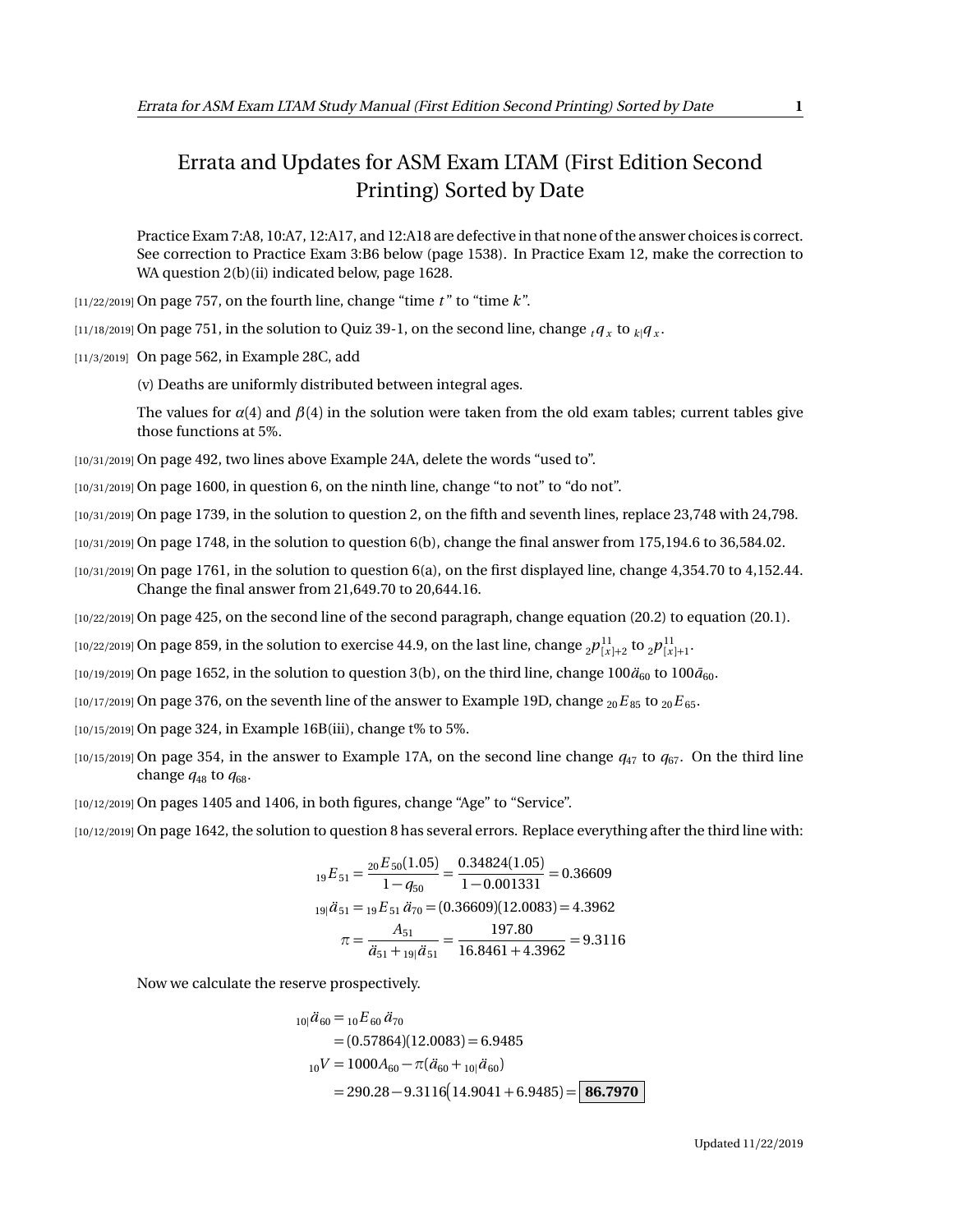$_1$ 10/12/2019] On page 1715, in the solution to question 2, 2 lines from the end of the page, insert "Var" before  $(S_n(y_k)].$ [10/12/2019] On page 1717, the solution to question 8 has several errors. Replace everything after the third line with:

$$
{}_{19}E_{51} = \frac{{}_{20}E_{50}(1.05)}{1 - q_{50}} = \frac{0.34824(1.05)}{1 - 0.001331} = 0.36609
$$
  

$$
I_{19}i\ddot{a}_{51} = {}_{19}E_{51}\ddot{a}_{70} = (0.36609)(12.0083) = 4.3962
$$
  

$$
\pi = \frac{A_{51}}{\ddot{a}_{51} + {}_{19}i\ddot{a}_{51}} = \frac{197.80}{16.8461 + 4.3962} = 9.3116
$$

Now we calculate the reserve prospectively.

$$
{}_{10} \ddot{a}_{60} = {}_{10}E_{60} \ddot{a}_{70}
$$
  
= (0.57864)(12.0083) = 6.9485  

$$
{}_{10}V = 1000A_{60} - \pi(\ddot{a}_{60} + {}_{10} \ddot{a}_{60})
$$
  
= 290.28 - 9.3116(14.9041 + 6.9485) = 86.7970 (A)

- [10/8/2019] On page 1283, on the fourth line, change "mortality stdy" to "mortality study".
- [10/8/2019] On page 1309, change the summation index in equation (68.1) to " $j \mid y_i \le t$ ".
- [10/8/2019] On page 1346, four lines below the table, change "(64-10,67-7,s)" to "(64-10,67-2,s)".
- [10/6/2019] On page 1404, in Example 71D(vi), change "for each year before age 65" to "for each year or fraction of a year before age 65".
- [10/6/2019] On page 1627, in question 20(iv), change the last sentence to "The benefit is reduced by 8
- [10/1/2019] On page 247, in the solution to exercise 12.47, on the fifth line, change the denominator 0.996 to 0.988.
- [9/26/2019] On page 1394, replace the solution to exercise 70.13 with

The number of lives leaving the job in between 2 and 4 years is  $l_{42}^{(\tau)} - l_{44}^{(\tau)} = 152{,}631.0 - 137{,}656.1 =$ 14,974.9. Of those, *i*42+*i*<sup>43</sup> = 148.8+141.3 = 290.1 leave due to disability. The quotient is 290.1*/*14,974.9 =  $|0.019372|$ 

- [9/21/2019] On page 100, in exercise 6.36, change  $0 \le x \le \omega$  to  $0 \le t \le \omega$ .
- [9/21/2019] On page 920, on the third line of Example 47F, change "year death" to "year of death".
- [9/21/2019] On page 921, on the second line after "If we assume the death benefit is paid...", the left side of the equation is missing  $1 + i$  and should be  $t^{V^{(1)}(1+i)}$ .
- [9/21/2019] On page 939, in the solution to exercise 47.2, on the first line, a 36,500 is missing from the left side of the equation and 796.58 should be 756.58; the equation should read  $1.05^{-1/2}(36,500) \ddot{a}_{45:\overline{20}|}^{01}=1.05^{-1/2}(36,500) (0.02124)=0.05$ 756.58. On the second line, change  $\bar{a}_{45:20]}^{00} + \bar{a}_{45:20}^{01}$  to  $\ddot{a}_{45:20]}^{00} + \ddot{a}_{45:20}^{01}$ .
- [9/10/2019] On pages 904–905, replace the somewhat confusing solution to exercise 46.6 with the following:

Ignoring death, the transition probability matrix for the states low risk, medium risk, and high risk, in that order, is

$$
\begin{pmatrix} 0.6 & 0.4 & 0 \\ 0.2 & 0.5 & 0.3 \\ 0 & 0.2 & 0.8 \end{pmatrix}
$$

The probability of death is 0.05. Making death the fourth state, we multiply our  $3 \times 3$  matrix by 0.95 and put 0.05 in the fourth column to represent the probability of transition to the death state to obtain the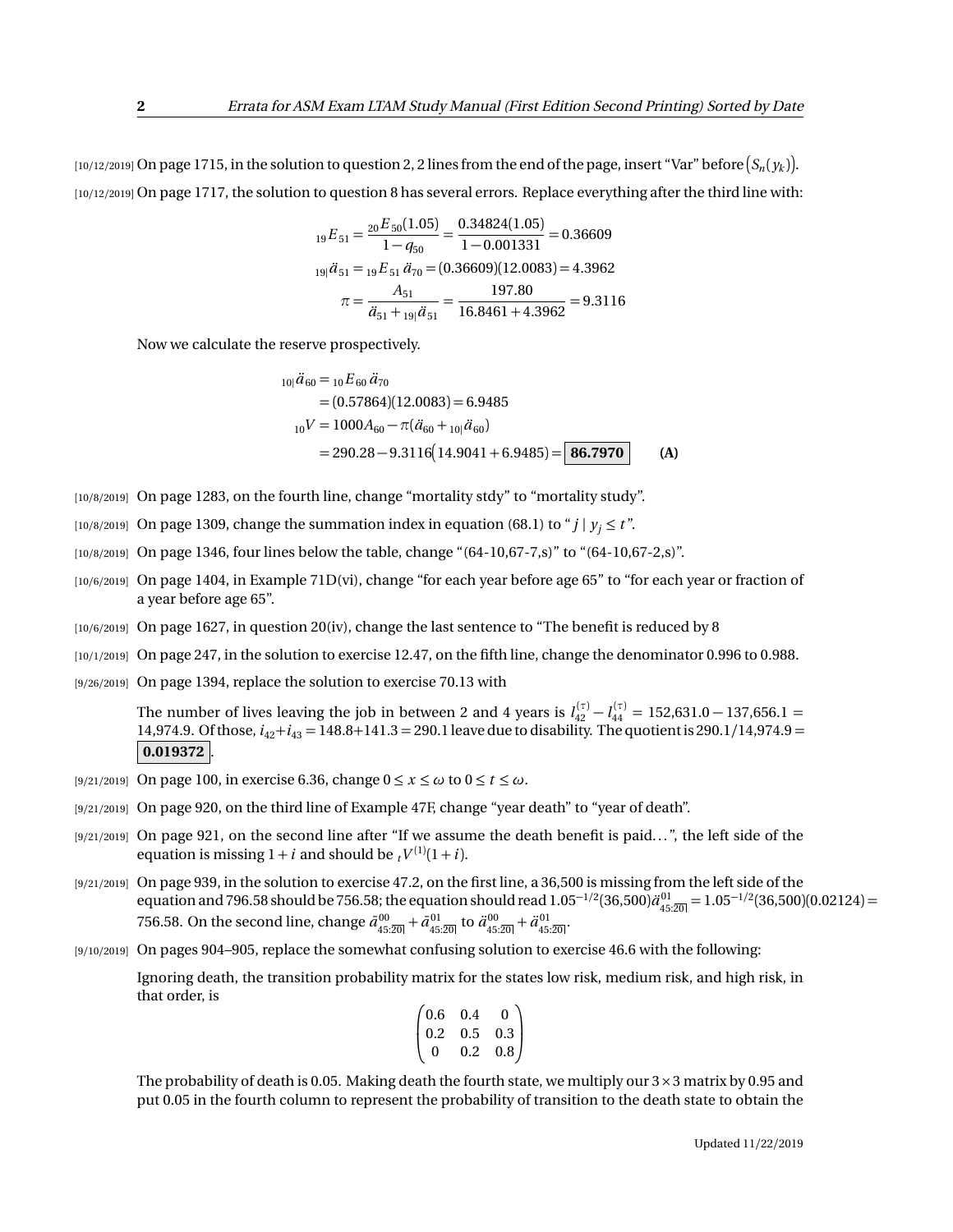following transition probability matrix:

$$
\begin{pmatrix} 0.57 & 0.38 & 0 & 0.05 \\ 0.19 & 0.475 & 0.285 & 0.05 \\ 0 & 0.19 & 0.76 & 0.05 \\ 0 & 0 & 0 & 1 \end{pmatrix}
$$

With this transition matrix, we can compute the state vector for each year. At the beginning of the first year, the system is in state 1. At the beginning of the second year, the state vector is  $(0.57 \quad 0.38 \quad 0 \quad 0.05)$ . At the beginning of the third year, the state vector is

$$
\begin{pmatrix}\n0.57 & 0.38 & 0 & 0.05 \\
0.19 & 0.475 & 0.285 & 0.05 \\
0 & 0.19 & 0.76 & 0.05 \\
0 & 0 & 0 & 1\n\end{pmatrix}\n=\n\begin{pmatrix}\n0.57 & 0.38 & 0 & 0.05 \\
0.05 & 0.05 & 0.05 \\
0 & 0 & 1\n\end{pmatrix}\n=\n\begin{pmatrix}\n0.3971 & 0.3971 & 0.1083 & 0.0975\n\end{pmatrix}
$$

Now we compute expected present value of losses. In each year, we multiply the probability of each start-of-year state by 0.95, since only survivors result in paid losses, and by 100, 300, or 1000 for states 1, 2, 3 respectively, and discount for the number of years at 6%. In year 1, we get 100(0.95)*/*1.06 = 89.62. In year 2, we get

$$
\frac{(0.57(100) + 0.38(300))(0.95)}{1.06^2} = 144.58
$$

In year 3, we get

$$
\frac{(0.3971(100) + 0.3971(300) + 0.1083(1000))(0.95)}{1.06^3} = 213.08
$$

The expected present value of losses over a three year period is  $89.62 + 144.58 + 313.08 = 447.28$ 

[9/10/2019] On page 1418, in equations (72.4) and (72.5), change the summation index from *i* tp *t* :  $\sum_{i=1}^{65-x}$  $t = 0$ 

[9/10/2019] On page 1421, on the line below equation (72.3), add a  $-1$ :

where 
$$
i^* = \frac{1+i}{c(1+j)} - 1
$$
.

In equations (72.4) and (72.5), change the summation index from *i* tp *t* : 65 X−*x*  $t = 0$ 

[9/10/2019] On page 1435, on the second line below the heading **DPP**, change = to ≥:

$$
\sum_{k=0}^m \Pi_k \, \upsilon^k \geq 0
$$

- [9/10/2019] On page 1464, in the solution to exercise 74.8, 3 lines from the end, change (15 − 10) to (10 − 15).
- $[8/30/2019]$  On page 1628, in question  $2(b)(ii)$ , change "healthy" to "sick".
- $[8/30/2019]$  On page 1770, in the solution to question 4(b), on the third line, change 0.02(64.9) to 0.02(29.9).
- [8/29/2019] On page 765, in the box for questions 40.10 through 40.13, on the last line, put a double-dot over  $a_{85:3}$ :  $\ddot{a}_{85:3} = 2.721091.$
- $_{[8/9/2019]}$  On page 199, in the solution to exercise 10.17, on the second line, change  $0.01 Z_{2017}^{(2)}$  to  $0.05 Z_{2017}^{(2)}$ .
- $_{[5/24/2019]}$  On page 169, in the solution to exercise 9.17, on the first line, change  $l_{80}$  to  $l_{[80]}$ .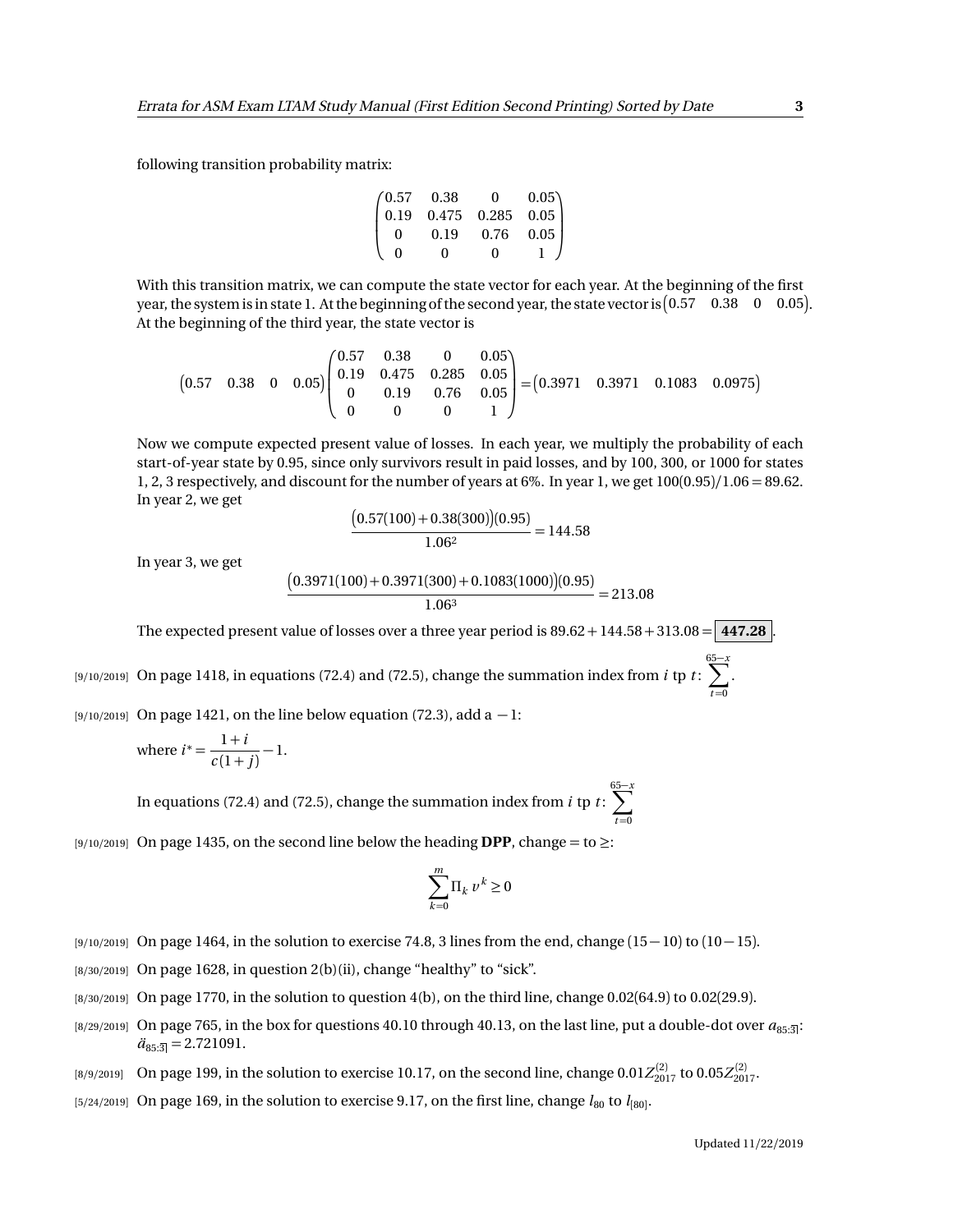- [5/24/2019] On page 1067, in the solution to exercise 53.17, on the second line, delete the first left parenthesis in the first exponent.
- $[4/24/2019]$  On page 1679, in the solution to question 6(e), replace the last 3 lines with

$$
116,545(1.05^20) + 4,621,746k = 0.5(210,685)(10.65)
$$
  
309,229 + 4,621,746k = 1,121,897

Solving for  $k$ , we get  $\boxed{0.17584}$ 

- [4/22/2019] On page 199, in the solution to exercise 10.17, on the third line from the end, change *l m*(80, 2017) to *l q*(80, 2017).
- $\frac{4}{22}{2019}$  On page 1701, in the solution to question  $\frac{4}{c}$ , on the first line, change 0.01054575 to 0.010882986.
- [4/15/2019] On page 1458, in Table 74.1, the expense gain formula should split withdrawal settlement expenses  $(E_k^{(w)})$  and death settlement expenses  $(E_k^{(d)})$ :

$$
(e_k^* - e_k')(1+i) + q_{x+k-1}^{(d)}(E_k^{(d)*} - E_k^{(d)}) + q_{x+k-1}^{(w)}(E_k^{(w)*} - E_k^{(w)}) \\
$$

- [4/14/2019] On page 1538, in question 6(c), change 100,300 to 116,500.
- $[4/14/2019]$  On page 1662, in the solution to question 1(e), change the second line to

$$
(2600-556)(1.05)-0.00763(100,000)-(1-0.00763)(-1822.83)=3192.12
$$

 $_{[4/7/2019]}$  On page 890, on the third displayed line,  $(1+i)^h$  is missing from the left side. Change the line to

$$
{}_{t}V^{(1)}(1+i)^{h} = {}_{h}P^{11}_{x+t}(hB^{(1)}_{t+h} + {}_{t+h}V^{(1)})
$$

- [4/5/2019] On page 1526, in question 5, add to statement (ii):  $q_{50} = 0.00592$ .
- [4/4/2019] On page 886, replace Example 46F and its solution with:

ANSWER: We start with a whole life annuity and subtract a 10-year deferred whole life annuity. After 10 years the person may be in state 0 or state 1, and we must consider the EPVs of annuities on individuals age 65 in either state.

$$
{}_{10|}\bar{a}_{55}^{00} = \nu^{10}({}_{10}\rho^{00}_{55}\bar{a}_{65}^{00} + {}_{10}\rho^{01}_{55}\bar{a}_{65}^{10})
$$
  
= 
$$
\frac{(0.74091)(6.6338) + (0.11682)(0.0395)}{1.05^{10}} = 3.0202
$$
  

$$
\bar{a}_{55:\overline{10|}}^{00} = 10.1228 - 3.0202 = \boxed{7.1026}
$$

- [4/2/2019] On page 757, in Example 40F, on the third line, change "6% interest" to "5% interest".
- $_{[3/19/2019]}$  On page 212, in equations (12.1) and (12.2), change  $b_k$  to  $b_{k+1}$  twice in each equation.
- $[2/27/2019]$  On page 1566, on the line before question 5(c), change 6% to 5%. On the first line of question 5(c), change 270 to 410.
- $[2/13/2019]$  On page 1655, in the solution to question 6(b), change the final answer to 35,378.
- [2/6/2019] On page 1655, in the solution to question 5(b), change the final answer to 0.005215.
- [2/3/2019] On page 1653, on the last line of the page, change 95.2510 to 113.7567. Change the first line of page 1654 to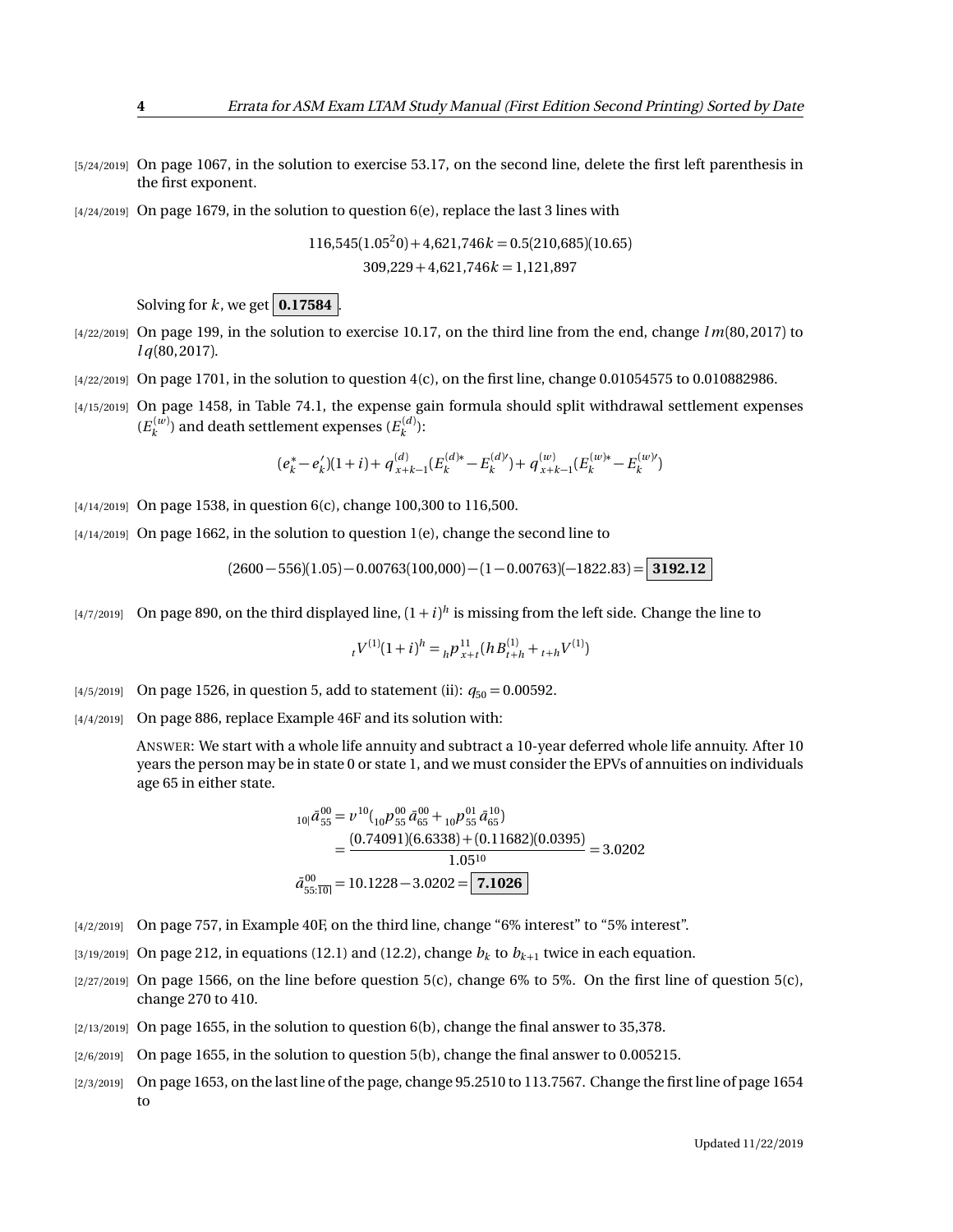Multiplying by  $i/\delta$ , we get 1.0248(113.7567) = 116.58 .

[10/25/2018] On page 1626, in question 18(ii), replace "Illustrative Life Table" with "Standard Ultimate Life Table".

- [10/25/2018] On page 1752, in the solution to question 7, replace 197,765.1 with 18,200.3 on lines 3 and 5, and replace the final answer 10,132 with 8,567.
- [10/25/2018] On page 1764, change the answer key for question 7 to **(D)**. Make the same change to the answer key on page 1762
- [10/25/2018] On page 1776, in the solution to question 10, in the table, replace the entry for  $t_1$ <sup>V</sup> for  $t = 1$  with 0, since this reserve is ignored. Replace the entry for  $Pr<sub>t</sub>$  for  $t = 1$  with 137.178.

[10/25/2018] On pages 1778–1779, replace the solution to question 17 with

We can either calculate single premiums for insurances or annuities. Using insurances:

$$
A_{55:\overline{10|}} = 0.61813
$$
  
\n
$$
A_{65:\overline{10|}} = 0.62650
$$
  
\n
$$
{}_{10}E_{55:65} = \left(\frac{l_{75}}{l_{55}}\right)\left(\frac{1}{1.05^{10}}\right) = {}_{20}E_{55}(1.05^{10}) = 0.32819(1.05^{10}) = 0.53459
$$
  
\n
$$
A_{55:65:\overline{10|}} = A_{55:65} - {}_{10}E_{55:65}A_{65:75} + {}_{10}E_{55:65} = 0.38891 - 0.53459(0.54810) + 0.53459 = 0.63049
$$
  
\n
$$
A_{\overline{55:65:\overline{10|}}} = 0.61813 + 0.62650 - 0.63049 = 0.61414
$$

Then the annual net premium is

$$
P_{\overline{55:65:10|}} = \frac{dA_{\overline{55:65:10|}}}{1 - A_{\overline{55:65:10|}}}
$$
  
= 
$$
\frac{(0.05/1.05)0.61414}{1 - 0.61414} = 0.07579
$$

The answer is  $1000(0.07579) = 75.79$ .

[10/25/2018] On page 1779, replace the solution to question 18 with

We must start with  $A_{67:\overline{18}|}^{1}$  and work back recursively.

$$
A_{67:18}^{1} = \frac{A_{65:20}^{1} - \nu q_{65} - \nu^2 p_{65} q_{66}}{2E_{65}}
$$
  
= 
$$
\frac{0.43371 - 0.24381 - \frac{0.005915}{1.05} - \frac{(1 - 0.005915)(0.006619)}{1.05^2}}{(93,398.1/94,579.7)/1.05^2}
$$
  
= 0.19906

Doubling  $\mu$  squares  $p_{66}$ , so the revised values are

$$
p_{66} = (1 - 0.006619)^2 = 0.986806
$$
  

$$
q_{66} = 1 - 0.986806 = 0.013194
$$

Now we do two recursions.

$$
A_{66:19}^{1} = \nu(p_{66} A_{67:18}^{1} + q_{66})
$$
  
= 
$$
\frac{0.986806(0.19906) + 0.013194}{1.05} = 0.19965
$$
  

$$
A_{65:20}^{1} = \nu(p_{65} A_{66:19}^{1} + q_{65})
$$
  
= 
$$
\frac{0.994085(0.19965) + 0.005915}{1.05} = 0.19465
$$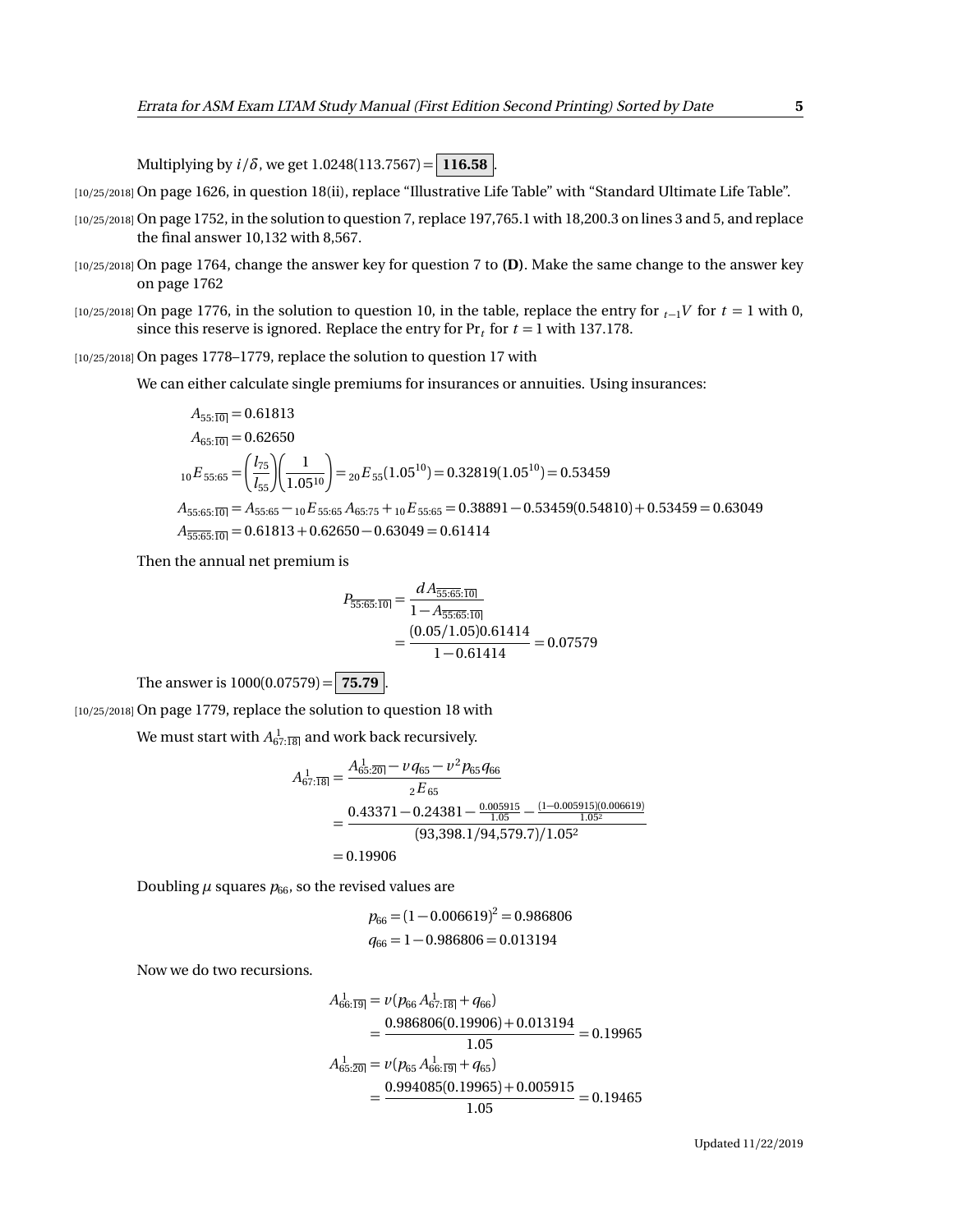$1000A_{65:\overline{20}}^{1} = 1000(0.19465) = | 194.65 |$  **(B)** 

[10/19/2018] On page 1772, in the solution to question 5(c), on the last line, change  $\frac{9}{20}$  $\frac{9}{29}$  to  $\frac{10}{29}$  $\frac{20}{29}$  and change the final

answer to **10,321.95** 

[10/18/2018] On page 1701, in the solution to question 4(a), two lines from the end, change final answer 0.0240 to 0.0230. In the solution to question 4(b), on the second line, replace 0.024 with 0.023 and replace 0.010871847 with 0.010882986.

[10/18/2018] On page 1712, in the solution to question 5(a), on the second line, 12.9754 and 5.2422 should be interchanged so that the fraction is  $\frac{1000(5.2422)}{10.0754}$  $\frac{12.9754}{2}$ .

$$
12.9754
$$

[10/17/2018] On page 1698, in the solution to question 18, replace the and fifth line with

 $p(51, 2017) = 1 - 0.0091(0.98) = 0.991082$  $_{2}p(50, 2016) = (0.9915)(0.991082) = 0.982658$ 

[10/16/2018] On page 189, on the last line of the answer to Example 10H, change  $_3p_{70}$  to  $_3p_{77}$ .

[10/16/2018] On page 1663, replace the solution to question 2 with the following (there is no change to the solution to part (a)):

(a)

$$
152,177.94 \left( \frac{1.06^5}{1.05^5} \right) = 159,563.86
$$

$$
0.8(159,563.86) = \boxed{127,651.09}
$$

(b) First we calculate the probability that (62) will survive to 63, 64, and 65.

$$
p_{62} = \frac{l_{63}}{l_{62}} = \frac{95,534.40}{95,940.60} = 0.995766
$$

$$
{}_2p_{62} = \frac{l_{64}}{l_{62}} = \frac{95,082.50}{95,940.60} = 0.991056
$$

$$
{}_3p_{62} = \frac{l_{65}}{l_{62}} = \frac{94,579.70}{95,940.60} = 0.985815
$$

The EPV of retiree health benefits at age 60 for those retiring at age 62 is

$$
6500\left(\frac{1.06^2}{1.05^2}\right) + 6600(0.995766)\left(\frac{1.06^3}{1.05^3}\right) + 6800(0.991056)\left(\frac{1.06^4}{1.05^4}\right) + (0.985815)(152,177.94)\left(\frac{1.06^5}{1.05^5}\right) = 174,349.35 0.2(174,349.35) = \boxed{35,537.22}
$$

(c) Using the results of the previous parts, we accrue 1/12 of the age 62 benefit and 1/15 of the age 65 benefit.

$$
\frac{1}{12}(0.45)(174,349.35) + \frac{1}{15}(0.45)(159,563.86) = \boxed{11,325.02}
$$

Updated 11/22/2019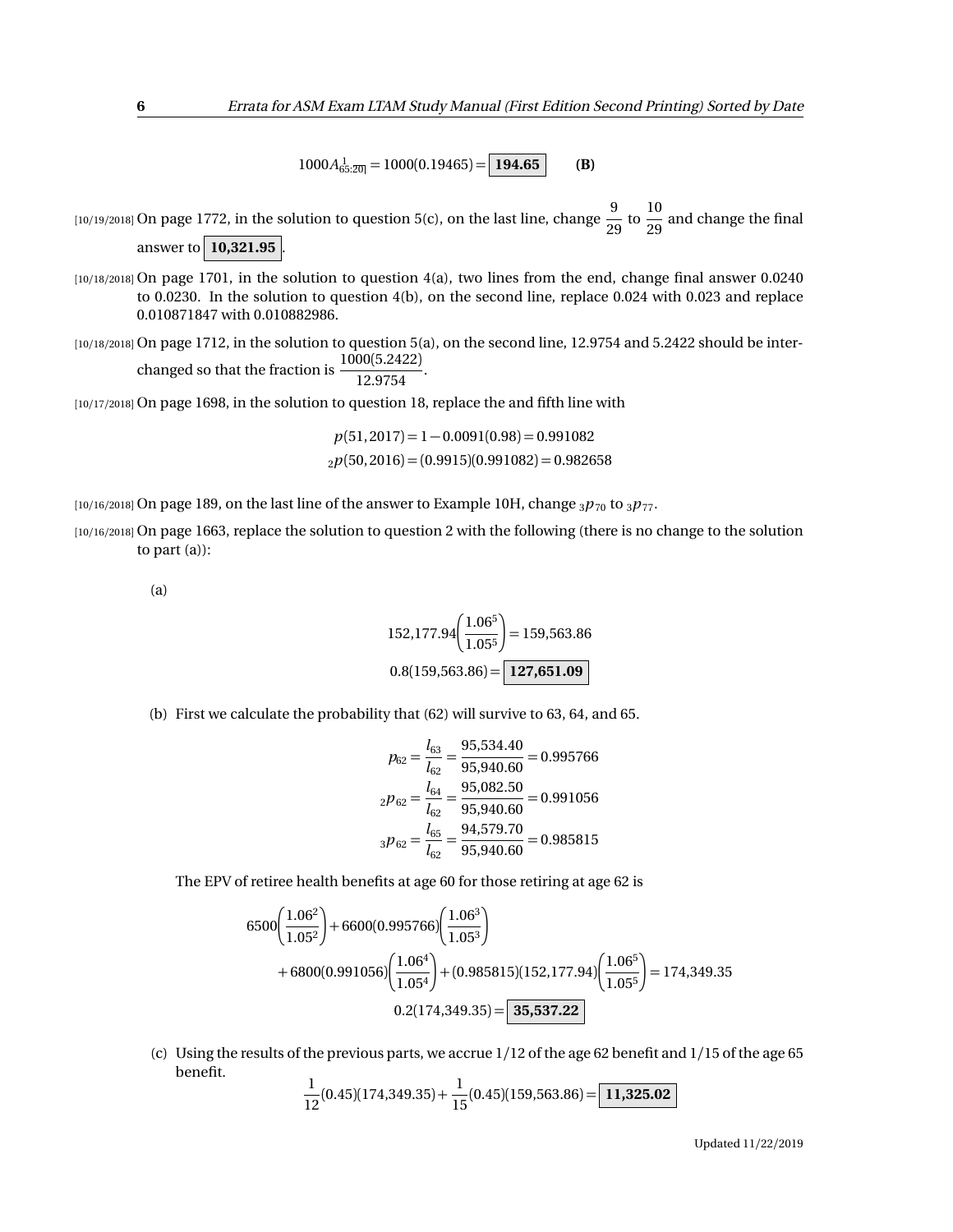(d) First, we'll remove the first three years of benefits from the expected present value at age 65. We must take into account Standard Ultimate Life Table mortality.

$$
152,177.94 - 7000 - 7200p_{65} \left(\frac{1.06}{1.05}\right) - 7500 {}_{2}p_{65} \left(\frac{1.06}{1.05}\right)^{2}
$$
  
= 152,177.94 - 7000 - 7200  $\left(\frac{94,020.30}{94,579.70}\right) \left(\frac{1.06}{1.05}\right) - 7500 \left(\frac{93,398.10}{94,579.70}\right) \left(\frac{1.06}{1.05}\right)^{2} = 130,404.31$ 

That would be the expected present value of retiree health benefits for a person age 65 in 2018 who retires in 2021. We divide this by  $_3p_{65} = l_{68}/l_{65}$ , remove three years of inflation, and accumulate interest for 3 years since we pay it 3 years earlier:

$$
\frac{130,404.31}{92,706.10/94,579.70} \left(\frac{1.05}{1.06}\right)^3 = \boxed{129,309.93}
$$

 $[10/15/2018]$  On page 945, in the solution to exercise 47.22, 3 lines from the end, change  $a_{50:3}$  to  $a_{50:3}$ .

- [10/14/2018] On page 1515, in question 6(a), change 267,000 to 333,000.
- [10/4/2018] On page 143, in the solution to exercise 8.5, on the second to last line, change 0.08080 to 0.13374. On the last line, change 88,08080 to 88.13374 and change 43.08080 to 42.63374.
- [10/4/2018] On page 1376, on the first displayed line, the expression between the two equal signs should be a fraction. Replace the line with

$$
\sum_{k=0}^{19} 100,000(1.04^k) = \frac{100,000(1.04^{20} - 1)}{1.04 - 1} = 2,977,808
$$

- [9/29/2018] On page 198, in the solution to exercise 10.10, on the second line, replace both 0.12s with 0.07s.
- $\frac{1}{2}[9/20/2018]$  On page 915, in expression (47.3), change  $\bar{a}^{11}_{x+t:\overline{n-(x+t)}}$  to  $\bar{a}^{11}_{x+t:\overline{n-t}}$ .
- [9/13/2018] On page 1268, on the second line of Example 65F, change both 44,100s to 49,000.
- [9/13/2018] On page 1379, 2 lines below the first displayed line, change 0.7(9.3482)(2.032794) to 0.7(13.0027)(2.032794).

[9/11/2018] On page 1030, replace the solution to exercise 51.7 with

*p* (*τ*) <sup>50</sup> = 114,572.5*/*117,145.5 = 0.978036. Also,

$$
\frac{q_{50}^{(w)}}{q_{50}^{(\tau)}} = \frac{d_{50}^{(w)}}{d_{50}^{(\tau)}} = \frac{2317.1}{2,317.1 + 115.9 + 140.1} = 0.900509
$$

Using formula (51.2),

$$
p_{50}^{\prime(w)} = (p_{50}^{(\tau)})^{q_{50}^{(w)}/q_{50}^{(\tau)}}
$$
  
= 0.978036<sup>0.900509</sup> = 0.980199

Therefore,  $q_{50}^{\prime(w)} = 1 - 0.980199 = \boxed{0.019801}$ .

- [9/7/2018] On page 928, in exercise 47.5, in statement (ii), change *i* = 0.04 to *δ* = 0.04.
- [9/7/2018] On page 939, in the solution to exercise 47.4, on the last line, change  ${}_tp_x^{0j}$  to  ${}_0p_x^{0j}$ .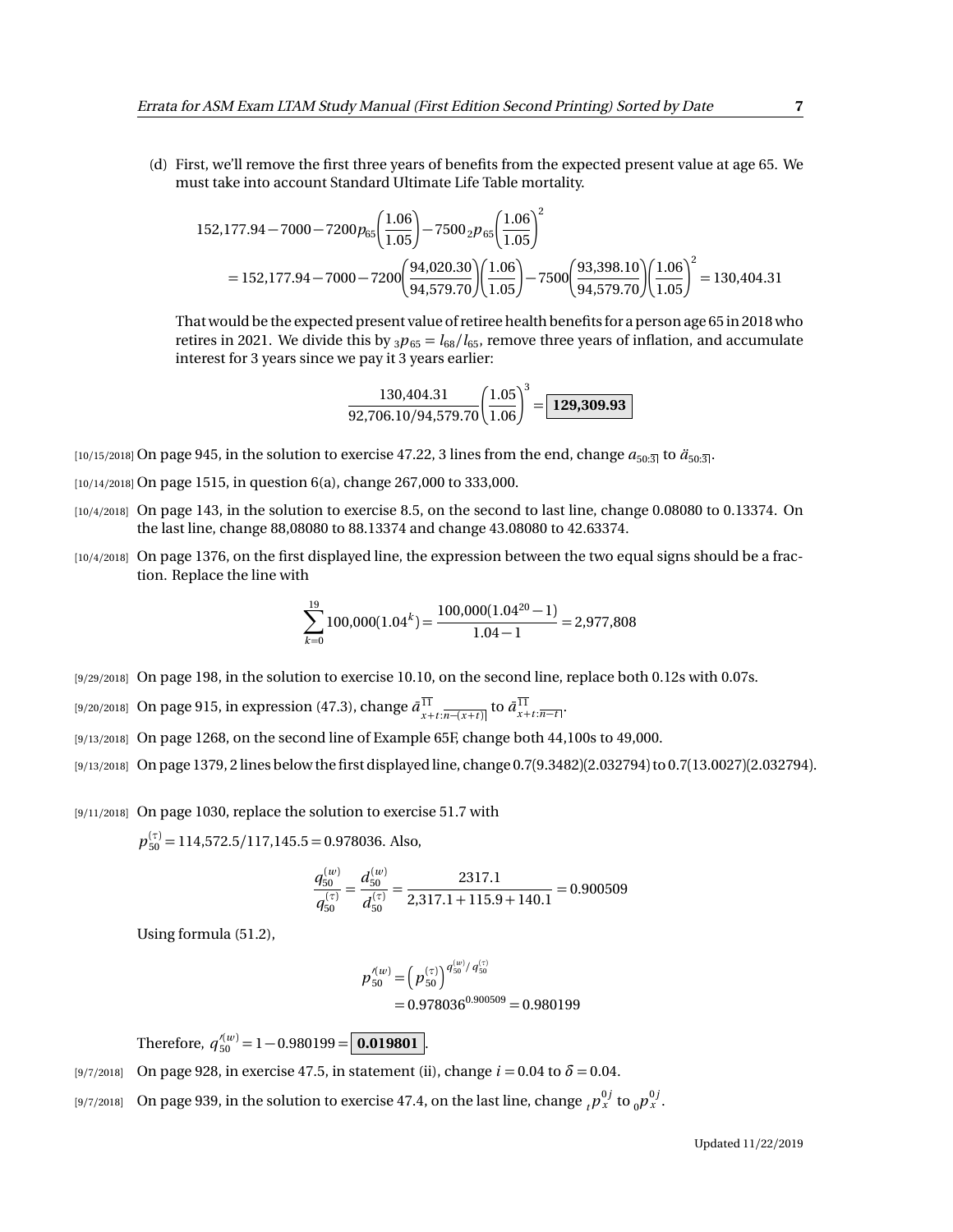- [9/4/2018] On page xix, in the caption of the table, change "MLC" to "LTAM".
- [9/4/2018] On page 818, one line above Example 42C, change "is is" to "it is".
- [9/4/2018] On page 848, on the fourth line of the Disability income paragraph, change "atate" to "state".

EXAMPLE 46F Using the Sickness-Death Model at *i* = 0.05, calculate the expected present value of a temporary 10-year continuous annuity paying 1 per year while in state 0 for someone age 55 currently in state 0.

 $_{[9/4/2018]}$  On pages 911-912, in the solution to Quiz 46-2, on the first line, change  $\bar{a}_{65}^{02}$  to 200 $\bar{a}_{65}^{02}$ . Change the last line of the solution to

$$
5000(0.53559) + \frac{2000}{1.05^{0.5}}(0.53559) + 200(10.9770) = \boxed{5918.72}
$$

[9/4/2018] On page 918, in the answer to Example 47B, change the last 3 lines of the page to

$$
\frac{d_t V^{(1)}}{dt} = \delta_{10} V^{(1)} - \mu_{x+10}^{10} ({}_{10}V^{(0)} - {}_{10}V^{(1)}) - \mu_{x+10}^{12} ({}_{10}V^{(2)} - {}_{10}V^{(1)})
$$

$$
- \mu_{x+10}^{13} ({}_{10}V^{(3)} - {}_{10}V^{(1)}) - \mu_{x+10}^{14} (-{}_{10}V^{(1)})
$$

$$
= (0.05)(45,000) - 0.06(20,000 - 45,000) - 0.14(150,000 - 45,000)
$$

$$
- 0.08(400,000 - 45,000) - 0.02(-45,000)
$$

$$
= \boxed{-38,450}
$$

[9/4/2018] On page 919, in the answer to Example 47C, change the third line to

Once someone enters states 3 or 4, it is impossible to get to state 2, so  $\bar{A}_x^{32} = \bar{A}_x^{42} = 0$ . Change the first two displayed lines to:

$$
\frac{\mathrm{d}\bar{A}_{x+t}^{02}}{\mathrm{d}t} = \delta \bar{A}_{x+t}^{02} - \mu_{x+t}^{01} (\bar{A}_{x+t}^{12} - \bar{A}_{x+t}^{02}) - \mu_{x+t}^{02} (1 - \bar{A}_{x+t}^{02}) - (\mu_{x+t}^{03} + \mu_{x+t}^{04}) (-\bar{A}_{x+t}^{02})
$$
\n
$$
\frac{\mathrm{d}\bar{A}_{x+t}^{02}}{\mathrm{d}t}\bigg|_{t=10} = 0.05 \bar{A}_{x+10}^{02} - 0.07 (\bar{A}_{x+10}^{12} - \bar{A}_{x+10}^{02}) - 0.04 (-\bar{A}_{x+10}^{02})
$$

Change the second two displayed lines to

$$
\frac{\mathrm{d}\bar{A}_{x+t}^{24}}{\mathrm{d}t} = \delta \bar{A}_{x+t}^{24} - \mu_{x+t}^{21} (\bar{A}_{x+t}^{14} - \bar{A}_{x+t}^{24}) - \mu_{x+t}^{23} (\bar{A}_{x+t}^{34} - \bar{A}_{x+t}^{24}) - \mu_{x+t}^{24} (b^{(4)} - \bar{A}_{x+t}^{24})
$$
\n
$$
\frac{\mathrm{d}\bar{A}_{x+t}^{24}}{\mathrm{d}t} \bigg|_{t=10} = 0.05(\bar{A}_{x+10}^{24} - \bar{A}_{x+10}^{24}) - 0.01(\bar{A}_{x+10}^{14} - \bar{A}_{x+10}^{24}) - 0.12(\bar{A}_{x+10}^{34} - \bar{A}_{x+10}^{24}) - 0.10(1 - \bar{A}_{x+t}^{24})
$$

[8/31/2018] On page 655, in the solution to exercise 33.3, on the fifth displayed line on the page, change the denominator 0.04*/*1.04 to 0.039211. Change the last displayed line of the solution to

$$
1000e^{-0.04(31)} - 16.4074 \left( \frac{1 - e^{-0.04(32)}}{0.039211} \right) = -12.7163
$$

[8/31/2018] On page 655, in the solution to exercise 33.4, on the first displayed line, delete  $\ddot{a}_{65:20}$  =. The line should read 0.43371

$$
P = \frac{A_{65:20}}{\ddot{a}_{65:20}} = \frac{0.43371}{11.8920} = 0.036471
$$

Updated 11/22/2019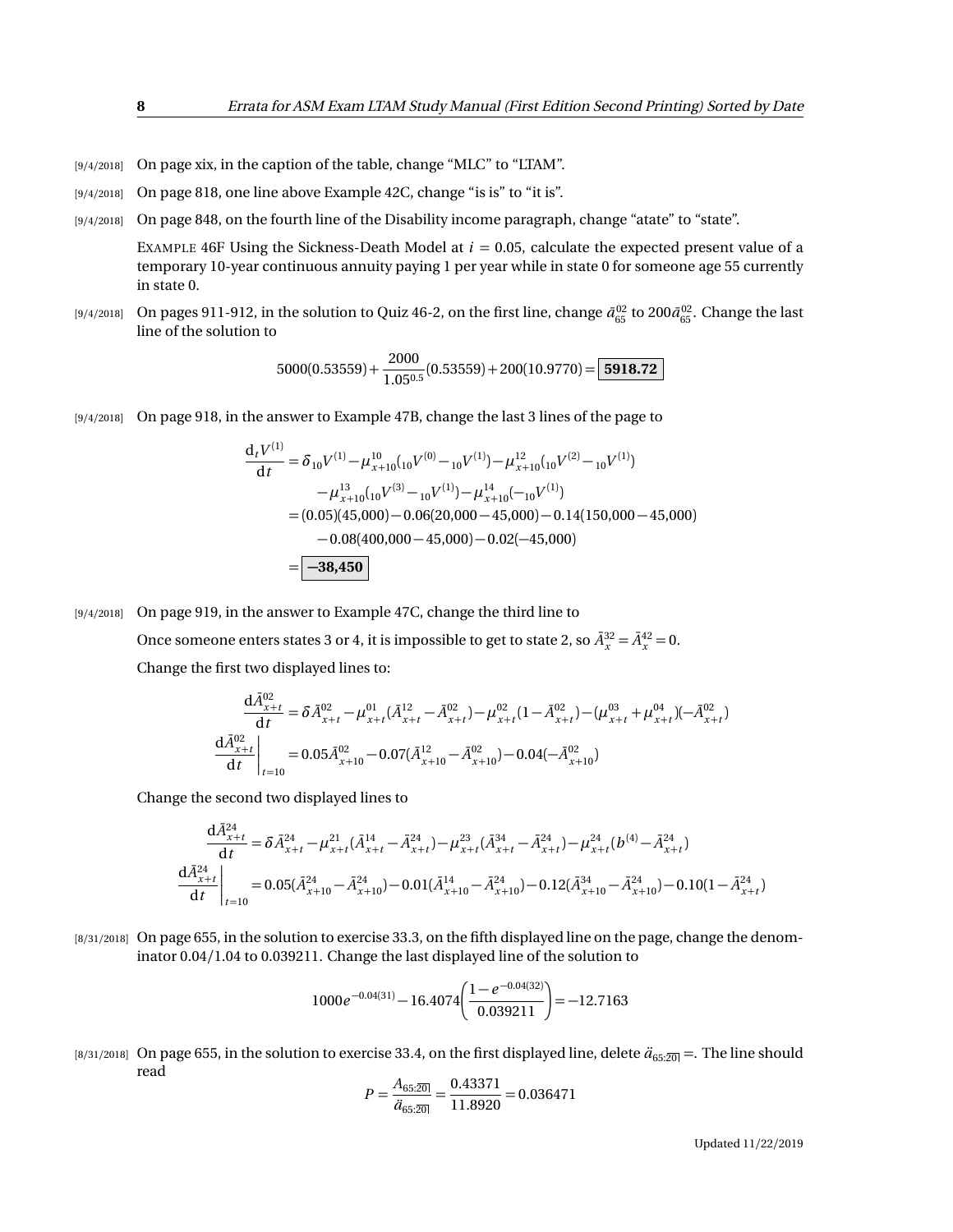[8/31/2018] On page 711, replace the solution to exercise 37.3 with

Let's calculate the gross premium.

$$
G(0.95\ddot{a}_{65} - 0.95) = 1000A_{65} + 1000_{20}E_{65}A_{85}
$$

$$
G = \frac{354.77 + 0.24381(676.22)}{0.95(13.5498) - 0.95} = 43.5854
$$

Now we calculate the EPV of benefits and expenses at time 30.

$$
2000A_{95} + 0.05G\ddot{a}_{95} = 2(818.97) + 0.05(43.5854)(3.8017) = 1646.22
$$

The gross premium reserve is 1646.22 − 43.5854(3.8017) = **1480.53** .

[8/31/2018] On page 831, in the solution to exercise 42.15, on the third line, change 0.00061728 to 0.00061690. Make the same change in the denominator of the fourth line, and in the numerator, change 6.1728 to 6.1690.

 $[8/25/2018]$  On page 524, in exercise 26.14(ii), change  $i = 0.06$  to  $i = 0.05$ .

[8/25/2018] On page 559, in the solution to exercise 27.27, change the last line to

$$
G = \frac{6,830}{8.0192 - 1} = \boxed{973.05}
$$

[8/19/2018] On page 940, in the solution to exercise 47.6, change the last two lines to

$$
\frac{d\bar{a}_{57+t}^{11}}{dt} = \delta \bar{a}_{57+t}^{11} - B_t^{(1)} - \mu_{57+t}^{10} (\bar{a}_{57+t}^{01} - \bar{a}_{57+t}^{11}) - \mu_{57+t}^{12} (-\bar{a}_{57+t}^{11}) - \mu_{57+t}^{13} (-\bar{a}_{57+t}^{11})
$$
  
\n
$$
\frac{d\bar{a}_{57+t}^{11}}{dt} \bigg|_{5} = 0.05(4.3298) - 1 - 0.02(2.0216 - 4.3298) - (0.06 + 0.015)(-4.3298) = \boxed{-0.4126}
$$

- [8/12/2018] On page 198, in the solution to exercise 10.13, on the last line, change 0.062431 to 0.00057305 and change 0.24986 to 0.023938.
- [8/12/2018] On page 1260, in the solution to exercise 64.4, replace the displayed line with

$$
{}_{20}p_{18} = \frac{1 - F(38)}{1 - F(18)} = \frac{1 - 4/7}{1 - 2/7} = \boxed{\textbf{0.6}}
$$

- [8/8/2018] On page 71, delete the "(5.11)" on the tenth line.
- [8/8/2018] On page 215, 6 lines from the bottom, change  $1.06^2 1 = 0.1236$  to  $1.05^2 1 = 0.1025$ .
- [8/8/2018] On page 1425, in the solution to exercise 72.4, on the second line from the end, put an exponent 15 on the first 0.998846:

$$
AVTHB = 4000(0.998846^{15}) \left( \frac{1 - 0.998846^5}{1 - 0.998846} + 0.998846^5 \left( \frac{1}{1 - 0.978462} \right) \right)
$$

- [8/5/2018] On page 1354, on the fifth line of the answer to Example 69I, delete 0.9 from the sum.
- $_{[8/5/2018]}$  On pager 1355, 2 lines below the table in the answer to Example 69J, change  $r_3$  and  $r_5$  to  $e_3$  and  $e_5$ . In the subsequent calculations on the next 5 lines, change each  $r_i$  to  $e_i$ , where  $i = 1, 2, 3, 4, 5$ .
- [7/31/2018] On page 891, on the last line of the page, change 22,560.41 to 21,440.15.